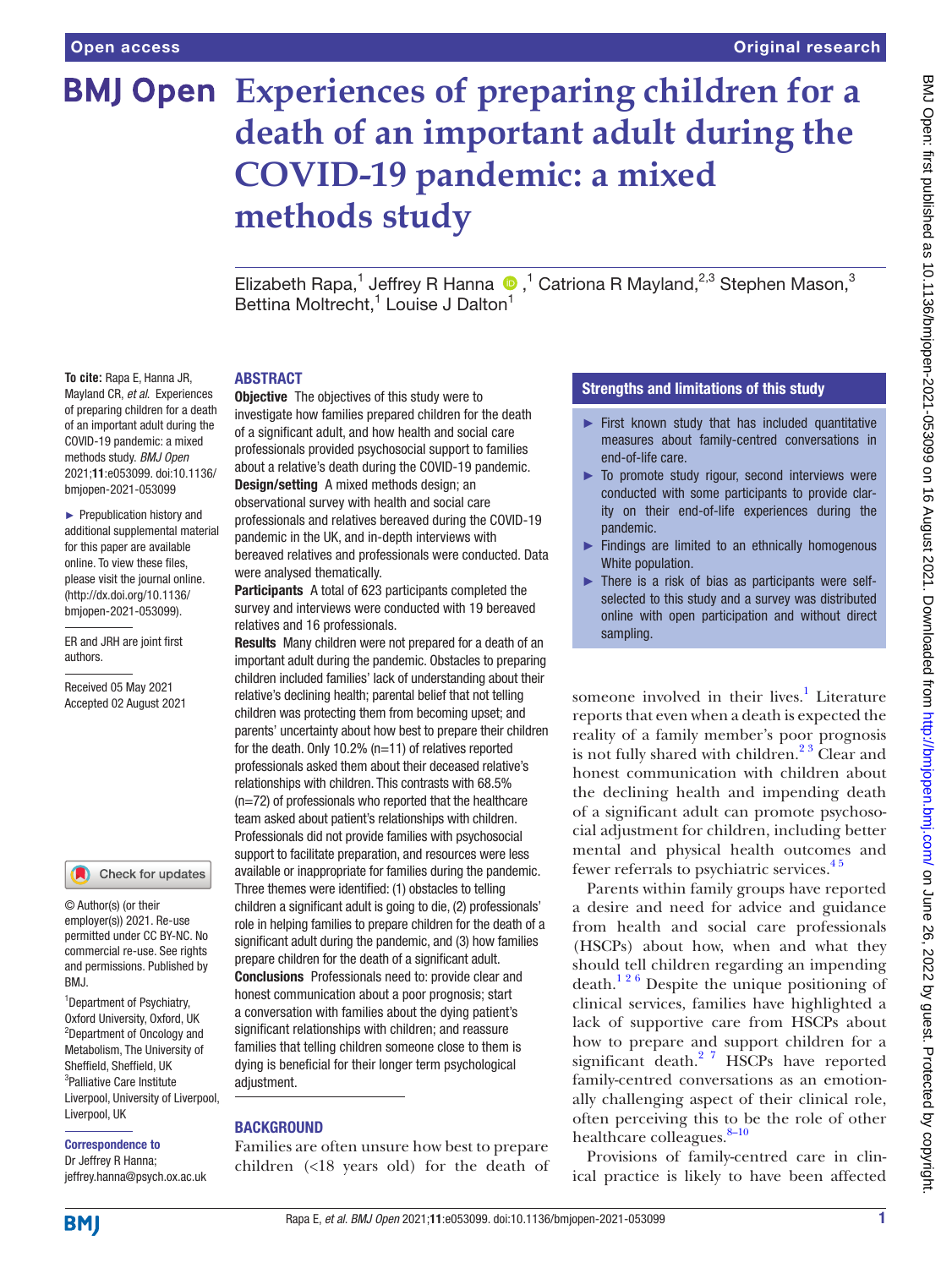by the COVID-19 pandemic in the UK, including the increased practical and emotional pressures encountered by  $\widehat{HSCPs}$ ,  $\frac{1112}{2}$  and the absence of families visiting in hospital, care home and hospice settings. Exploration of bereaved relatives' and HSCPs' experiences and perceptions will aid our understanding of how families navigated preparing children for a death during the COVID-19 crisis. This will help inform current and future clinical practice on how families can be better supported as they prepare children for a bereavement.

## Aims and objectives

The aim of this study was to explore how families prepared children for a death during the COVID-19 pandemic in the UK. The objectives were to investigate:

- 1. How families navigated telling children someone close to them was going to die.
- 2. Professionals' role in supporting families as they prepared children for a death.

### **METHODS**

#### Design and context

A mixed methods design was used for this study<sup>13</sup>; (1) relatives bereaved during the pandemic and HSCPs who provided end-of-life care during the same period completed an observational, open online survey, and (2) survey respondents who expressed an interest to provide further information were invited, via email, and participated in an in-depth qualitative interview regarding their experiences.

This study was embedded within a national quantitative UK survey which aimed to: (1) explore the experiences of bereaved relatives regarding end-of-life care during the COVID-19 pandemic, (2) understand the impact of COVID-19 on the bereavement process for relatives, and (3) explore the experiences of HSCPs who provided endof-life care during the COVID-19 crisis. Other findings from this research have been published elsewhere.<sup>11 12 14</sup>

#### Patient and public involvement

Five members from the online advisory panel of the Clinical Research and Innovation Office at Sheffield Teaching Hospitals NHS Trust, and the lead patient and public involvement (PPI) representative from the Clinical Cancer Trials Executive Committee provided input to survey development. PPI involvement was helpful for ensuring the language/questioning was appropriate, and resulted in revisions, such as the inclusion of additional response criteria, such as adding 'don't know'.

#### **Participants**

#### Bereaved relatives

Participants were considered eligible to complete the survey if they were  $\geq 18$  years old, experienced the death of a family member or close friend during the first wave of the COVID-19 pandemic (March to June 2020) and resided in the UK. There were no inclusion or exclusion criteria to the cause of the death. Of the 48 respondents

who expressed an interest to be involved in follow-up research, a total of 19 relatives were interviewed; 28 potential participants did not respond to the interview invitation, and one declined.

#### Health and social care professionals

HSCPs were considered eligible to take part in the survey if they provided end-of-life care during the first wave (March to June 2020) of the COVID-19 pandemic in the UK. For simplicity, the term 'HSCP' is used as a collective term to describe the range of professionals and individuals involved in end-of-life care and support. Seventyeight respondents expressed an interest to be involved in follow-up research. Of these, 16 took part in a qualitative interview; 60 did not respond to the invitation, and two replied stating they were no longer interested.

#### Data collection

An online survey was developed using the Qualtrics platform. Initially, respondents were asked to select if they were a bereaved friend/relative or an HSCP. The survey included questions about support for families in relation to preparing children for a death during the COVID-19 pandemic; questions were developed by the research team and were different for relatives and professionals (see [online supplemental file\)](https://dx.doi.org/10.1136/bmjopen-2021-053099). Appropriate demographic questions were asked, including age, gender and ethnicity, and relationship to the deceased or clinical role. The survey was promoted through social media platforms; public and charitable organisations related to palliative care and bereavement; and organisations of minoritised groups between June and September 2020.

Semistructured interviews were carried out between July and December 2020. Topic guides ([box](#page-2-0) 1) were developed, informed by the literature, the study's aims and objectives, and the research team who have a wealth of research and clinical experience in end-of-life and bereavement care. Interviews were conducted by two female researchers, neither of whom had prior relationships with the participants. Interviews were conducted on Zoom (n=9) or telephone (n=26), audio recorded and lasted between 20 and 98 min.

Audio recordings were transcribed *verbatim* after all interviews were completed and verified by the research team. Preliminary analysis identified some of the categories developed from the transcript data required further clarification. Following discussion as a research team and a protocol/ethical amendment, JRH invited eight participants via email to take part in a second interview to provide clarity on their experiences. Four bereaved relatives and two HSCPs agreed to another interview. Two bereaved relatives declined the invitation due to a lack of interest to take part in further studies. The topic guide was iteratively modified by the authors who are experienced clinicians and researchers in family-centred care [\(box](#page-2-0) 1). Second interviews were conducted by JRH (an experienced qualitative researcher) on Zoom, April 2021, audio recorded and lasted between 16 and 31 min.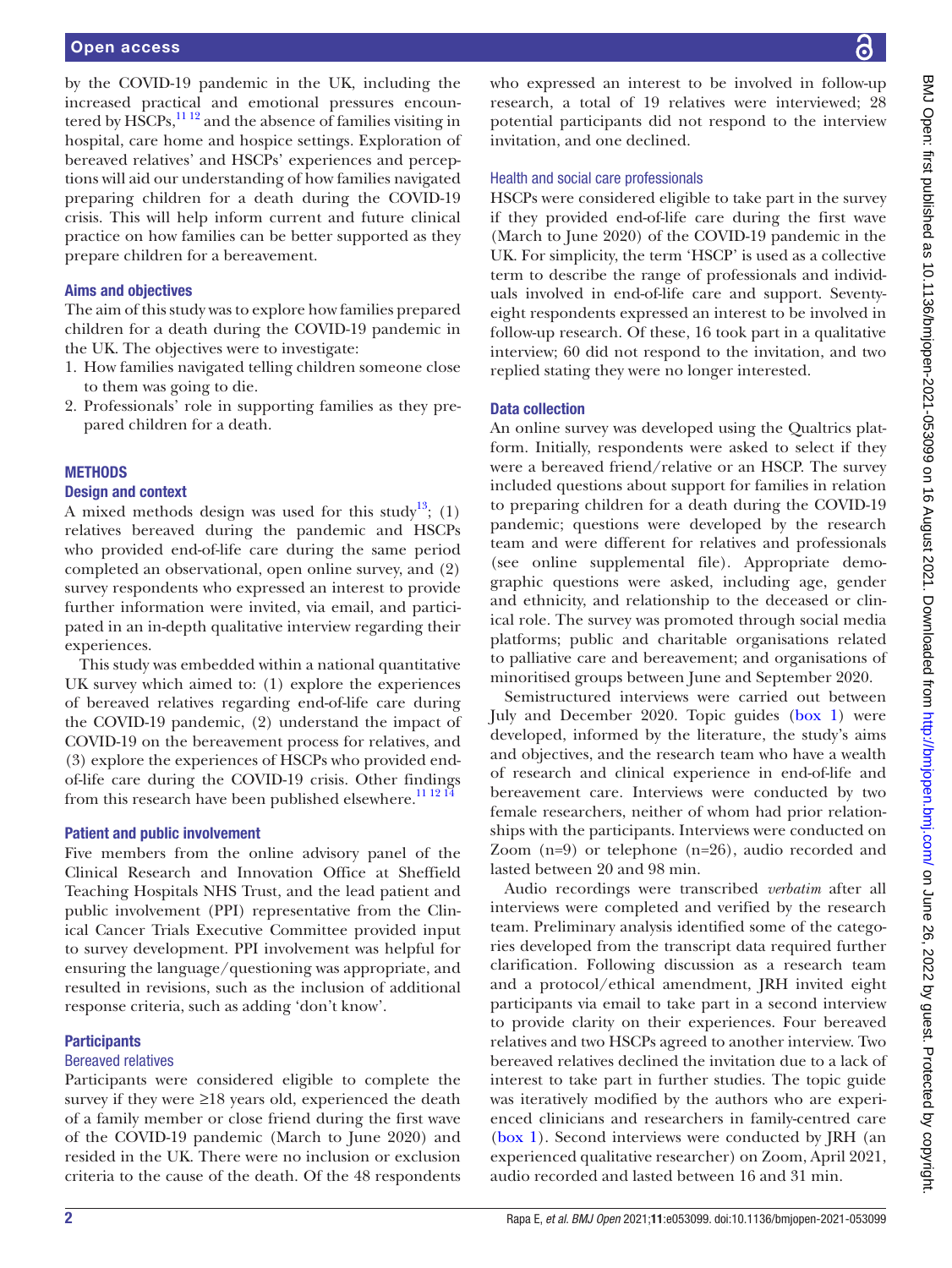# <span id="page-2-0"></span>RESULTS conduct of the study Initial topics based on the literature and study aims and objectives ► Exploration of end-of-life experiences during the COVID-19 pandemic. ► Exploration of how relatives managed the final weeks and days of life with their dependent children.

► Exploration of the needs of families as they prepared children for a death during the COVID-19 pandemic.

Box 1 Semistructured topic guide used to guide the

- ► Exploration of professionals' perceptions of the needs of families as they prepared children for death during the COVID-19 pandemic.
- ► Exploration of professionals' perceptions of the psychosocial needs of families when a relative was dying during the pandemic in relation to their children.

# Sample of additional topics for follow-up interviews

- ► Professionals' role in providing psychological support to families at end of life about important relationships with dependent children.
- ► Professionals' role in signposting families to family support services during the COVID-19 pandemic.
- ► Families' engagement with family support services when a relative was at end of life during the COVID-19 pandemic.
- ► Children's involvement in the family when a relative was at end of life during the COVID-19 pandemic.

#### Data analysis

Quantitative data were analysed using descriptive statistics within SPSS V.26 by JRH and BM. The qualitative data were analysed using reflexive thematic analysis by JRH.<sup>15</sup> JRH read and re-read the transcripts to gain a sense of each participant's story; manually coded the data by marking similar phrases or words from participant's narratives; and identified where some of them constructed into themes, in combination with the quantitative data. This approach was undertaken to enhance and illustrate study findings.<sup>[16](#page-9-7)</sup> ER and LJD independently reviewed the data resulting in the inclusion of one theme and renaming of two subthemes. Themes were refined through critical dialogue with all authors.

#### Ethical considerations

Respondents opted into the study and were provided with written information about the research and provided consent prior to participation. Participants were not forced to answer the questions within the survey and each question was optional. Respondents were only contacted to take part in interviews if they expressed an interest to be invited to provide further information. Oral consent was also collected at time of interview. Participants were aware of their right to pause, reschedule or terminate

the interview. Data protection procedures were observed, and assurances of confidentiality were provided.

#### Quantitative survey participants

A total of 278 UK-based bereaved relatives (216 female, 59 male, 3 other) completed the survey. The mean age of respondents was 53.4 years (range 19–87 years), and with a single exception, all were from a White British ethnic group. The respondents' relationship with the deceased included son/daughter (n=174), spouse/partner (n=22), parent (n=4), son/daughter in-law (n=12), niece/nephew (n=13), grandchild (n=19), sibling  $(n=6)$ , friend  $(n=14)$  and other  $(n=14)$ . The age of the deceased ranged from 22 to 103 years (mAvgAge=81.6 years, SD 12.2). Most of the deaths took place in England (n=179). Of the 278 bereaved relatives, 110 reported their relative/friend 'definitely' or 'probably' had coronavirus [\(table](#page-2-1) 1). In total, 345 HSCPs completed the survey, which included nurses (n=155), doctors (n=114), allied health professionals (n=28), social care professionals  $(n=2)$ , volunteers  $(n=5)$  and healthcare assistants  $(n=23)$ . Eighteen professionals did not provide details about their role. Sample characteristics are reported in [table](#page-3-0) 2.

#### Qualitative interview participants

Overall, 19 relatives (12 female, 7 male) and 16 HSCPs (11 female, 5 male) were interviewed. The participant's relationship with their family member varied, including spouse/partner  $(n=4)$ ; son/daughter-in-law  $(n=2)$ ; adult child  $(n=11)$ ; grandchild  $(n=1)$ ; and niece  $(n=1)$ . Most relatives (n=16) reported the deceased had significant relationships with children (<18 years old), including parent (n=2), grandparent (n=14) and aunt/uncle  $(n=3)$ . The deceased were aged 50–59 years  $(n=1)$ , 60–69 years (n=3), 70–79 years (n=3), 80–89 years (n=9) or 90 years and over (n=3). A range of HSCPs were involved, including registered nurses (n=4); clinical nurse specialists (n=3); team leaders (nurse) (n=2); medical consultants  $(n=2)$ ; junior doctors  $(n=2)$ , as well as a social worker; chaplain; and healthcare assistant. Additional sample characteristics are reported in [table](#page-4-0) 3. A summary of the participants involved in the quantitative and qualitative phases of this study is shown in [figure](#page-5-0) 1.

The data below describe relatives' and HSCPs' experiences and perceptions of the final weeks and days of life. Of the participants interviewed, relatives reported their dying family member was receiving care at a care home (n=9) or hospital (n=10) at end of life. Additionally, most

<span id="page-2-1"></span>

| Survey responses from bereaved relatives<br>Table 1      |                     |                       |                      |                           |                             |
|----------------------------------------------------------|---------------------|-----------------------|----------------------|---------------------------|-----------------------------|
|                                                          | Total<br>responders | Yes, certainly<br>(%) | Yes, probably<br>(%) | No, probably<br>not $(%)$ | No, certainly<br>not $(\%)$ |
| Q. Was the person who died infected with<br>coronavirus? | 256                 | 82 (32)               | 28(11)               | 54(21.1)                  | 92(35.9)                    |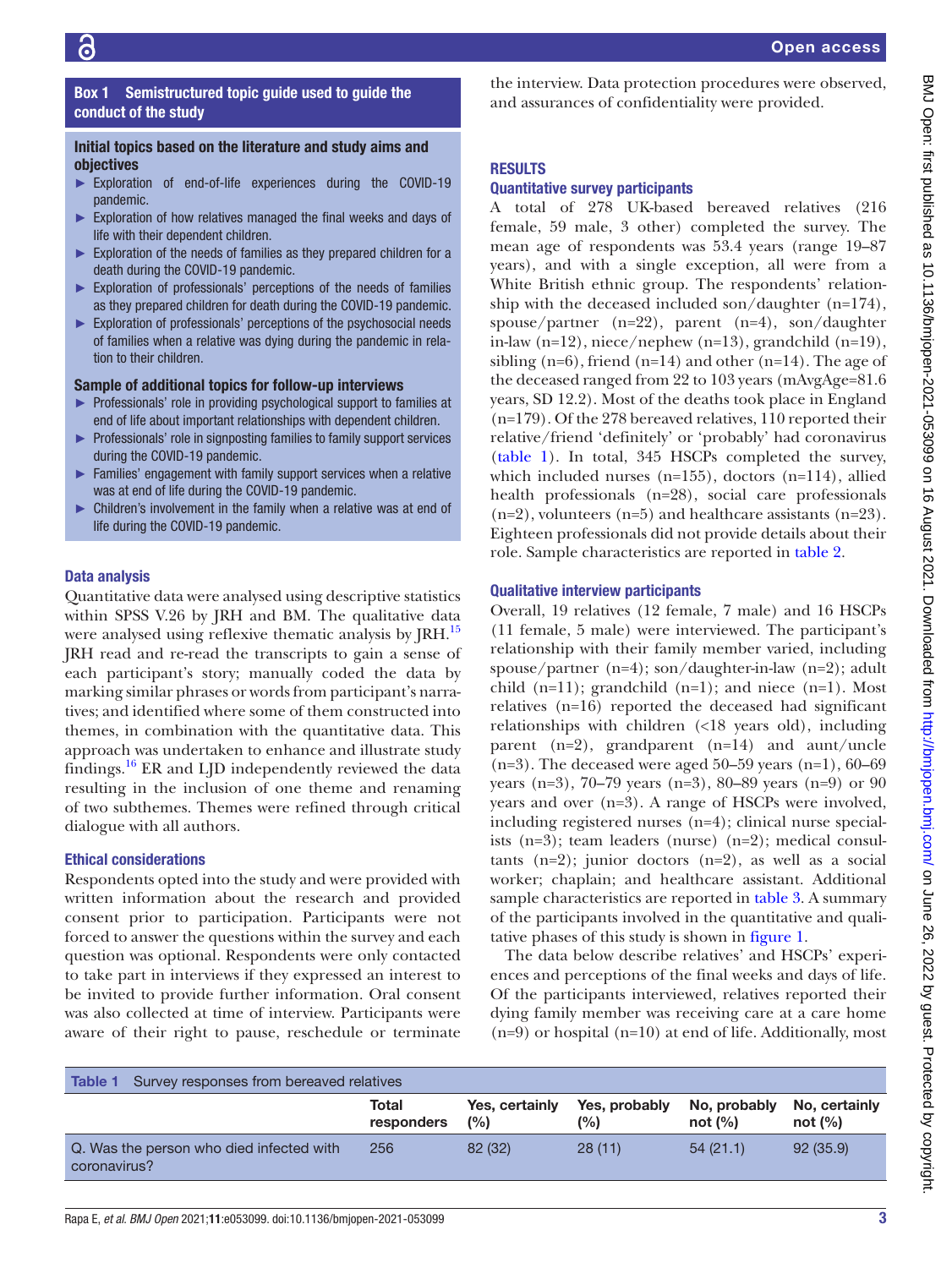<span id="page-3-0"></span>

| Characteristics of the bereaved relatives and<br><b>Table 2</b><br>HSCPs who completed the survey |                |                                                                   |                |  |  |
|---------------------------------------------------------------------------------------------------|----------------|-------------------------------------------------------------------|----------------|--|--|
| <b>Characteristics of</b><br><b>HSCPs surveyed</b>                                                | n              | <b>Characteristics of</b><br>bereaved relatives<br>surveyed       | n              |  |  |
| Professional role                                                                                 |                | Gender of participant                                             |                |  |  |
| Doctor                                                                                            | 114            | Female                                                            | 216            |  |  |
| <b>Nurse</b>                                                                                      | 155            | Male                                                              | 59             |  |  |
| Pharmacist                                                                                        | 1              | Non-binary                                                        | 1              |  |  |
| Physiotherapist                                                                                   | 13             | Other                                                             | $\overline{1}$ |  |  |
| Occupational<br>therapist                                                                         | 2              | Missing                                                           | 1              |  |  |
| Chaplain                                                                                          | 5              |                                                                   |                |  |  |
| Speech and<br>language therapist                                                                  | 4              | Participant's<br>relationship to the<br>family member who<br>died |                |  |  |
| <b>Dietician</b>                                                                                  | 1              | Son/daughter                                                      | 174            |  |  |
| Social care<br>professional                                                                       | 2              | Spouse/partner                                                    | 22             |  |  |
| Healthcare<br>assistant                                                                           | 23             | Parent                                                            | 4              |  |  |
| Volunteer                                                                                         | 5              | Son/daughter-in-<br>law                                           | 12             |  |  |
| Other (no details/<br>free text provided)                                                         | 13             | Niece/nephew                                                      | 13             |  |  |
| Missing                                                                                           | 5              | Grandchild                                                        | 19             |  |  |
|                                                                                                   |                | Sibling                                                           | 6              |  |  |
| Location of<br>professional                                                                       |                | Friend                                                            | 14             |  |  |
| England                                                                                           | 247            | Other                                                             | 14             |  |  |
| Scotland                                                                                          | 58             |                                                                   |                |  |  |
| Wales                                                                                             | $\overline{7}$ |                                                                   |                |  |  |
| Northern Ireland                                                                                  | 25             | Location of death                                                 |                |  |  |
| <b>Missing</b>                                                                                    | 8              | England                                                           | 179            |  |  |
|                                                                                                   |                | Scotland                                                          | 63             |  |  |
|                                                                                                   |                | <b>Wales</b>                                                      | 10             |  |  |
|                                                                                                   |                | Northern Ireland                                                  | 7              |  |  |
|                                                                                                   |                | <b>Missing</b>                                                    | 19             |  |  |
|                                                                                                   |                | <b>Place of death</b>                                             |                |  |  |
|                                                                                                   |                | Hospital<br>General ward                                          | 75             |  |  |
|                                                                                                   |                | $(n=34)$<br>Intensive care unit<br>$(n=13)$                       |                |  |  |
|                                                                                                   |                | Coronavirus ward<br>$(n=26)$                                      |                |  |  |
|                                                                                                   |                | Other $(n=2)$                                                     |                |  |  |
|                                                                                                   |                | Usual place of care                                               | 192            |  |  |
|                                                                                                   |                | Home $(n=30)$                                                     |                |  |  |
|                                                                                                   |                | Care home (n=162)                                                 |                |  |  |
|                                                                                                   |                |                                                                   | Continued      |  |  |

# Characteristics of HSCPs surveyed n Characteristics of bereaved relatives surveyed n Hospice 10 Missing 1 Was the person who died infected with coronavirus? Yes, certainly 82 Yes, probably 28 No, probably not 54 No, certainly not 92 Missing 22 Table 2 Continued

HSCP, health and social care professional.

relatives interviewed reported their dying family member was living with a chronic illness, and at a point during the pandemic their health condition had rapidly deteriorated; most also tested positive for COVID-19 (n=13). HSCPs interviewed worked in acute (n=10) and community (n=6) settings. Data are discussed under three themes: (1) obstacles to telling the children a significant adult is going to die, (2) HSCPs' role in helping families to prepare children for the death of a significant adult during the pandemic, and (3) how families prepare children for the death of a significant adult.

# Theme 1: obstacles to telling children a significant adult is going to die

Where a significant adult had a poor prognosis, some relatives and HSCPs reported children had been informed and regularly updated by their parents about the declining health and impending death. In other families, children were reported by relatives and professionals as less prepared for the death. These issues are further discussed under two subthemes: (1) parental belief that not telling children was protecting their children from distress, and (2) the family's lack of understanding about the decline in their loved one's health.

# *Subtheme 1: parental belief that not telling children was protecting their children from distress*

Relatives and professionals reflected that parents within the family network were unsure how they could tell their children that a significant adult was going to die or what age-appropriate language to use. Additionally, relatives reported that the children's parents were concerned about how children would react to the news. More often, relatives felt it was better *not* to tell the children about the seriousness of the family member's condition in order to protect them from becoming upset.

I don't think they [referring to adult children] mentioned it then through his illness really. They weren't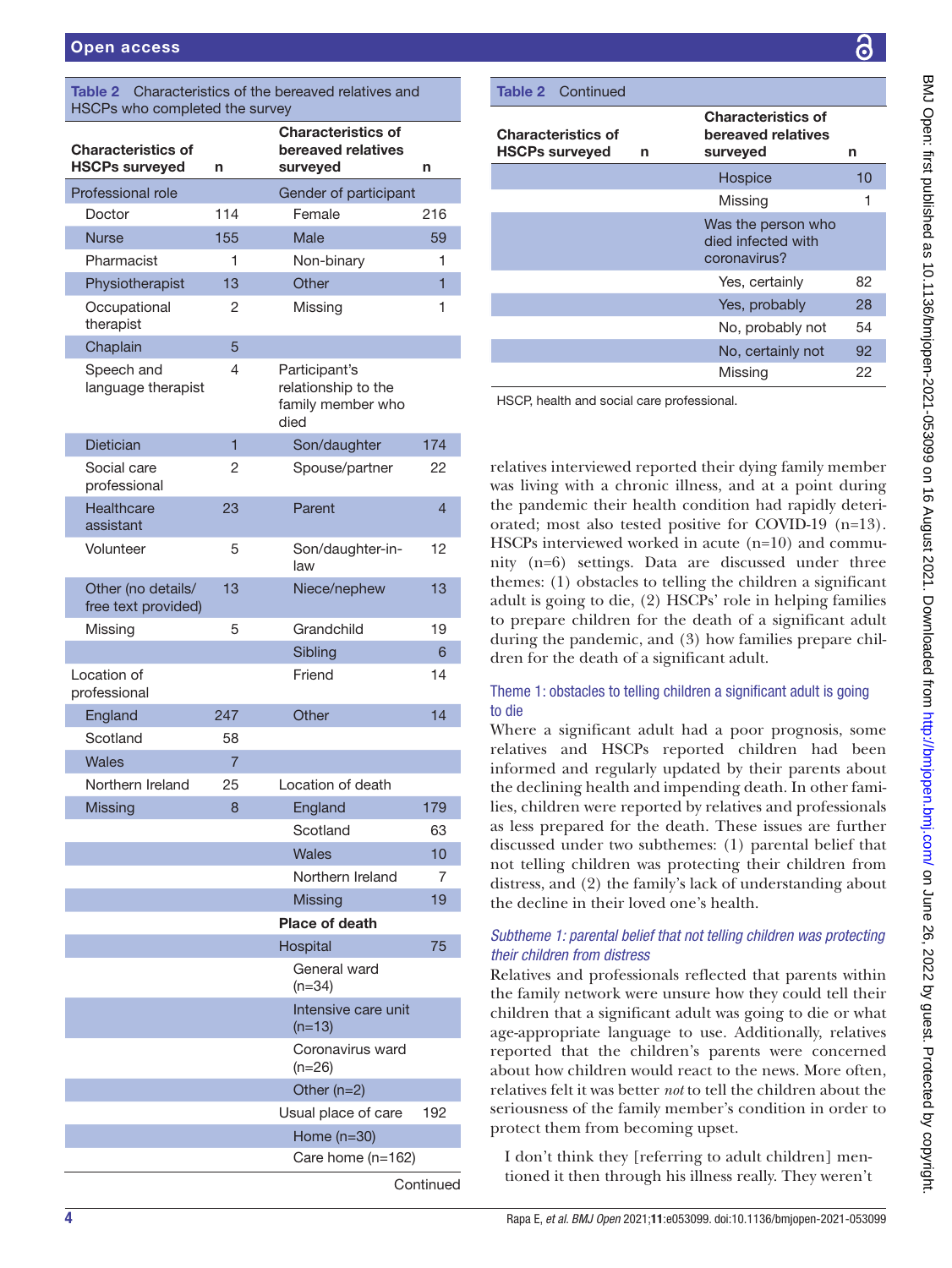<span id="page-4-0"></span>

| Characteristics of the bereaved relatives and HSCPs interviewed in the study<br>Table 3 I |                |                                                             |                |
|-------------------------------------------------------------------------------------------|----------------|-------------------------------------------------------------|----------------|
| <b>Characteristics of HSCPs interviewed</b>                                               | n              | <b>Characteristics of bereaved relatives interviewed</b>    | n              |
| Hospital-based professionals                                                              | $\overline{1}$ | Gender of participant                                       |                |
| Palliative care social worker                                                             | 1              | Female                                                      | 12             |
| Palliative care consultant                                                                | $\overline{2}$ | Male                                                        | $\overline{7}$ |
| Palliative care clinical nurse specialist                                                 | 1              |                                                             |                |
| Palliative care team leader (nurse)                                                       | 1              | Participant's relationship to the family member who<br>died |                |
| Registered nurse                                                                          | 1              | Spouse/partner                                              | 4              |
| Healthcare chaplain                                                                       | 1              | Adult child                                                 | 11             |
| Healthcare assistant                                                                      | 2              | Adult grandchild                                            | 1              |
| Junior doctor                                                                             | $\overline{2}$ | Son/daughter-in-law                                         | $\overline{2}$ |
|                                                                                           |                | <b>Niece</b>                                                | 1              |
| Care home-based professionals                                                             |                |                                                             |                |
| Registered nurse                                                                          | 2              | Ethnicity of relative/deceased                              |                |
| Palliative care registered nurse                                                          | 1              | White (English/Welsh/Scottish/Northern Irish/<br>British)   | 19             |
| Hospice-based professionals                                                               |                | Location of relative/death                                  |                |
| Palliative care clinical nurse specialist                                                 | 1              | England                                                     | 14             |
| Palliative care consultant                                                                | 1              | Scotland                                                    | 4              |
| Palliative care nurse                                                                     | 1              | Wales                                                       | 1              |
|                                                                                           |                | Northern Ireland                                            | 0              |
| Location of professional                                                                  |                |                                                             |                |
| England                                                                                   | 8              | Place of death                                              |                |
| Scotland                                                                                  | 5              | Hospital                                                    | 10             |
| Wales                                                                                     | $\overline{2}$ | General ward (n=3)                                          |                |
| Northern Ireland                                                                          | 1              | Intensive care unit $(n=4)$                                 |                |
|                                                                                           |                | Coronavirus ward (n=3)                                      |                |
| Gender of professional                                                                    |                | Care home                                                   | 9              |
| Female                                                                                    | 11             |                                                             |                |
| Male                                                                                      | 5              | Chronic condition of deceased family member                 |                |
|                                                                                           |                | Dementia                                                    | 8              |
| Ethnicity of professional                                                                 |                | Cancer                                                      | $\overline{4}$ |
| White (English/Welsh/Scottish/Northern Irish/<br>British)                                 | 16             | Heart failure                                               | 3              |
|                                                                                           |                | Chronic Obstructive Pulmonary Disease (COPD)                | $\overline{2}$ |
|                                                                                           |                | Renal disease                                               | 1              |
|                                                                                           |                | None identified                                             | 1              |
|                                                                                           |                | Age of participant                                          |                |
|                                                                                           |                | $20 - 29$                                                   | 1              |
|                                                                                           |                | $30 - 39$                                                   | 2              |
|                                                                                           |                | $40 - 49$                                                   | 1              |
|                                                                                           |                | $50 - 59$                                                   | 8              |
|                                                                                           |                | 60-69                                                       | 6              |
|                                                                                           |                | $70 - 79$                                                   | 1              |
|                                                                                           |                | Age of family member who died                               |                |
|                                                                                           |                | $50 - 59$                                                   | 1              |
|                                                                                           |                | $60 - 69$                                                   | $\overline{2}$ |
|                                                                                           |                |                                                             | Continued      |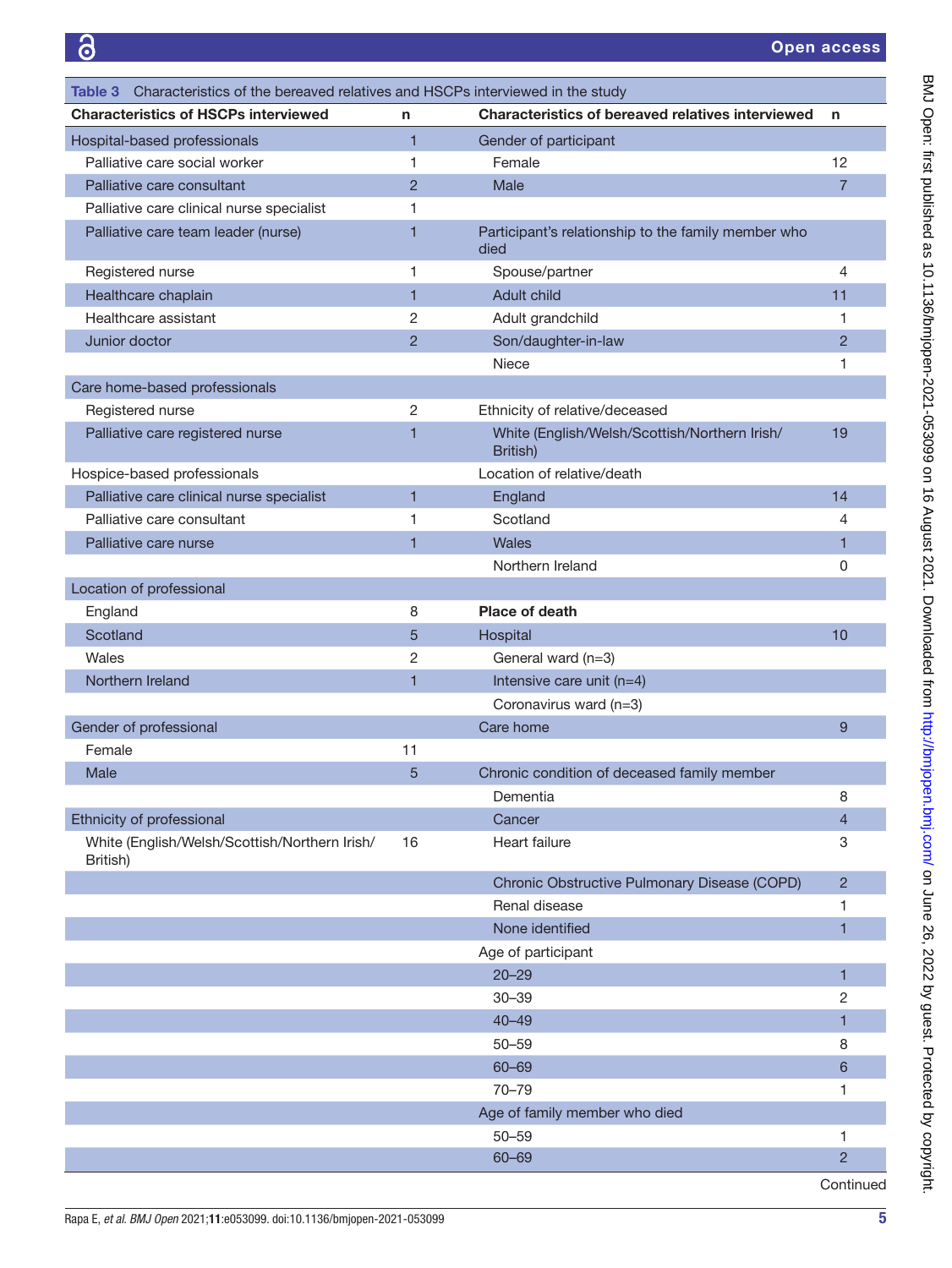| Open access                                   |              |                                                     | $\bullet$ |  |
|-----------------------------------------------|--------------|-----------------------------------------------------|-----------|--|
|                                               |              |                                                     |           |  |
| <b>Table 3</b> Continued                      |              |                                                     |           |  |
| <b>Characteristics of HSCPs interviewed</b>   | $\mathsf{n}$ | Characteristics of bereaved relatives interviewed n |           |  |
|                                               |              | $70 - 79$                                           | っ         |  |
|                                               |              | $80 - 89$                                           | 9         |  |
|                                               |              | $90+$                                               | 3         |  |
|                                               |              | Age of the children                                 |           |  |
|                                               |              | 0-11 years old                                      | 15        |  |
|                                               |              | 12-18 years old                                     | 9         |  |
| $1100D$ keelthe and again again mustanateural |              |                                                     |           |  |

HSCP, health and social care professional.

mentioning it on a daily basis or anything. They didn't think it was right to tell them [referring to dependent children] that their granda wasn't going to make it. I just think they didn't want to make them sad at that time. (Bereaved relative; spouse of the deceased; hospital-based death; first interview)

Although most relatives reported an awareness that their family member's death was expected within weeks or days, it often seemed that the children continued to be less informed of the situation. On occasions, young children (<12 years old) in the family asked their parents to see (physically or virtually) their dying family member. At times, parents told their children '*you can't visit granny because of the virus but you hopefully will see her soon*' or '*grandpa is very sick today but maybe tomorrow he will be better, and you can talk to him then*'. Relatives and professionals considered this deliberate strategy was an attempt by parents to protect their children from distress.



<span id="page-5-0"></span>Figure 1 Flow chart illustrating the participants involved in the quantitative and qualitative phases of this study. In phase 1, a total of 623 respondents completed the quantitative survey, comprising 278 bereaved relatives and 345 health and social care professionals (HSCPs). In phase 2, thirtyfive qualitative interviews were conducted, of which 19 were bereaved relatives and 16 were HSCPs.

# *Subtheme 2: the family's lack of understanding about the decline in their loved one's health*

Some families reported an absence of clear information from HSCPs about their family member's condition at end of life; consequently, adult family members reflected that they themselves were unprepared for the death. On occasions, relatives felt they were provided with '*false hope*' regarding their family member's condition when healthcare teams used phrases such as '*there has been no change and your mum is comfortable*' or '*things are just the same and he is doing okay*'. Consequently, relatives stated that parents within the family network were not aware of the severity of the situation, resulting in parental uncertainty about whether or how to share this information with their children. Relatives reflected it would have been helpful if HSCPs had used clear language such as '*dying*' and '*end of life*' when describing the patient's condition to the family.

Mum went into the hospital on the Friday around midnight and died on Sunday. I was ringing the hospital every few hours and they just kept saying 'she's still the same and she's comfortable'. We took that as good news that she was doing okay. And that's what we told the girls. That was all we knew, until I got the call on Sunday morning telling me to get to hospital right away as mum only had a few hours to live. (Bereaved relative; adult children of the deceased; hospital death; second interview)

# Theme 2: HSCPs' role in helping families to prepare children for a significant death during the pandemic

Professionals provided varying amounts of psychosocial support to families during the pandemic, but on many occasions specific support in preparing children for a death was not offered. These issues are discussed under two subthemes: (1) a lack of family-centred conversations, and (2) psychosocial support provided to families with children during the pandemic.

# *Subtheme 1: a lack of family-centred conversations during the pandemic*

Of 105 responders, 68.5% (n=72) of HSCPs reported that the healthcare team 'probably' or 'definitely' asked relatives if the dying patient had important relationships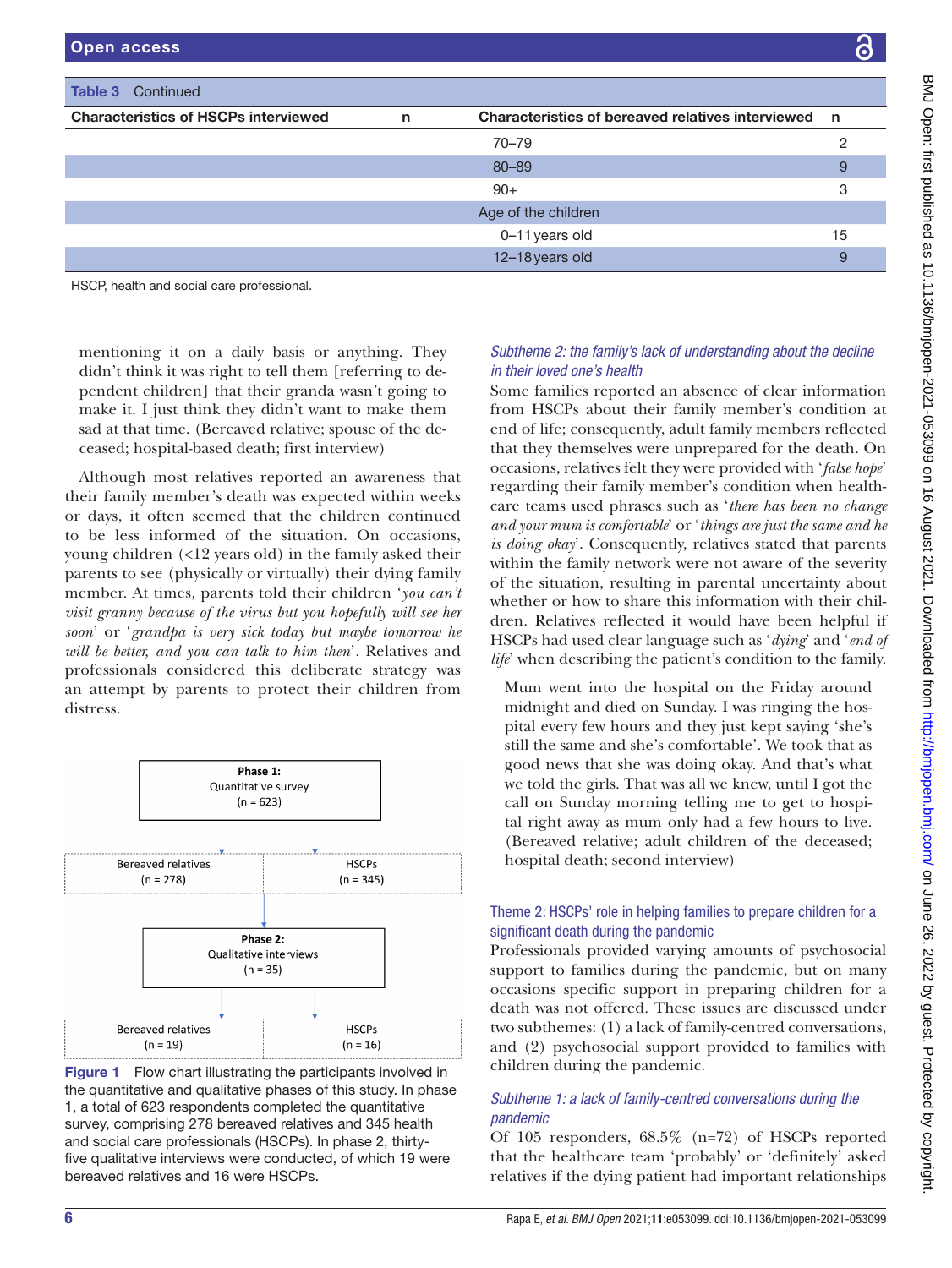<span id="page-6-0"></span>

| Survey responses from HSCPs<br>Table 4                                                                                                   |                     |          |                                      |                            |                              |                       |
|------------------------------------------------------------------------------------------------------------------------------------------|---------------------|----------|--------------------------------------|----------------------------|------------------------------|-----------------------|
|                                                                                                                                          | Total<br>responders | (%)      | Yes, definitely Yes, probably<br>(%) | No, probably<br>not $(\%)$ | No, definitely<br>not $(\%)$ | don't<br>know $(\% )$ |
| Q. Did the healthcare team ask<br>whether the patient had important<br>relationships with children or young<br>adults (aged 0-18 years)? | 105                 | 39(37.1) | 33(31.4)                             | 7(6.7)                     | 7(6.7)                       | 19(18.1)              |
| HOCD bootth and agoint gare professional                                                                                                 |                     |          |                                      |                            |                              |                       |

HSCP, health and social care professional.

with children ([table](#page-6-0) 4). This contrasts with reports from 108 bereaved relatives, of which only 10.2% (n=11) reported that HSCPs asked if the dying family member had important relationships with children ([table](#page-6-1) 5).

Often, relatives perceived that healthcare teams were '*too busy*' during the pandemic to provide family-centred support. Some relatives felt professionals would not have thought to ask if the dying patient had important relationships with children, as they were not of a typical age to have dependent children.

Nobody asked me if I had children. I suppose they didn't think to ask as my mother was 92 and I'm 67. It's not something that I directly needed, but for my son that would have helped him and my daughter in-law. But at the same time, I don't think the NHS staff had time for these things. (Bereaved relative; adult child of the deceased; hospital-based death; first interview)

HSCPs described increased pressures during the pandemic such as reduced staffing levels from sickness and increased workloads. Consequently, care was centred on clinical elements such as pain and symptom management. However, most professionals reflected that these obstacles to family-centred conversations predated the pandemic. On occasions, HSCPs felt the pandemic meant there was '*less of a need to prioritise conversations about the children*' with relatives, as they perceived it would have been '*easier*' for parents to talk to their children about a death due to increased general conversations and media coverage about dying.

It's not really my role. And I'm not sure that that ever, if I'm honest is ever, that's not really been part of what I do. It's probably easier now with all that's been going on over the last year. (HSCP; palliative care registered nurse; care home based; first interview)

# *Subtheme 2: psychosocial support provided to families with children during the pandemic*

Respondents were asked to assess the overall level of support given by the healthcare team to relatives or friends about talking to children about a patient's illness.

Of the 65 HSCPs, 32.3% (n=21) felt the level of support provided to relatives by healthcare teams regarding talking to children about the patient's impending death was 'excellent/good', while 52.3% (n=34) reported 'I don't know' to the same question ([table](#page-7-0) 6). This contrasted with the responses from 75 bereaved relatives; 52% (n=39) 'disagreed/strongly disagreed' that they had received enough support from HSCPs about talking to children about the impending death. Only 17.3% (n=13) of bereaved relatives agreed/strongly agreed they had received adequate support from professionals [\(table](#page-7-1) 7).

Due to restricted visiting to hospital, care home and hospice settings during the pandemic, some of the relatives and HSCPs interviewed reported that families had video calls with their dying family member when their health permitted. From these interviews, it appeared that HSCPs had an instrumental role in encouraging parents to involve children in virtual calls. Some HSCPs believed it was important to include the children in virtual calls so they would feel part of the dying experience and help them understand the death. However, it seemed these virtual connections between dying family members and their relatives rarely happened, and where they did occur, children were only included if they had already been informed of the reality of the situation. Some professionals reflected this as a '*positive outcome for children in the pandemic*', as prepandemic children were usually not involved when a significant adult was in the final weeks and days of life in hospital and care home settings.

We're really quite keen on involving children as much as possible. But there had to be more thinking outside the box. We had in fact we even managed to facilitate a video between a dying mum and her children on one of our wards you know right at the height of COVID. (HSCP; palliative care social worker; hospital based; first interview)

Where children were identified in the family, HSCPs often felt they lacked adequate knowledge to provide meaningful support in the *'here and now*' and consequently

<span id="page-6-1"></span>

| <b>Table 5</b> Survey responses from bereaved relatives                                                                                  |                          |          |          |
|------------------------------------------------------------------------------------------------------------------------------------------|--------------------------|----------|----------|
|                                                                                                                                          | Total responders Yes (%) |          | No (%)   |
| Q. Did anyone in the healthcare team ask if your relative/friend had any<br>important relationships with children (aged 0-18 years old)? | 108                      | 11(10.2) | 97(89.8) |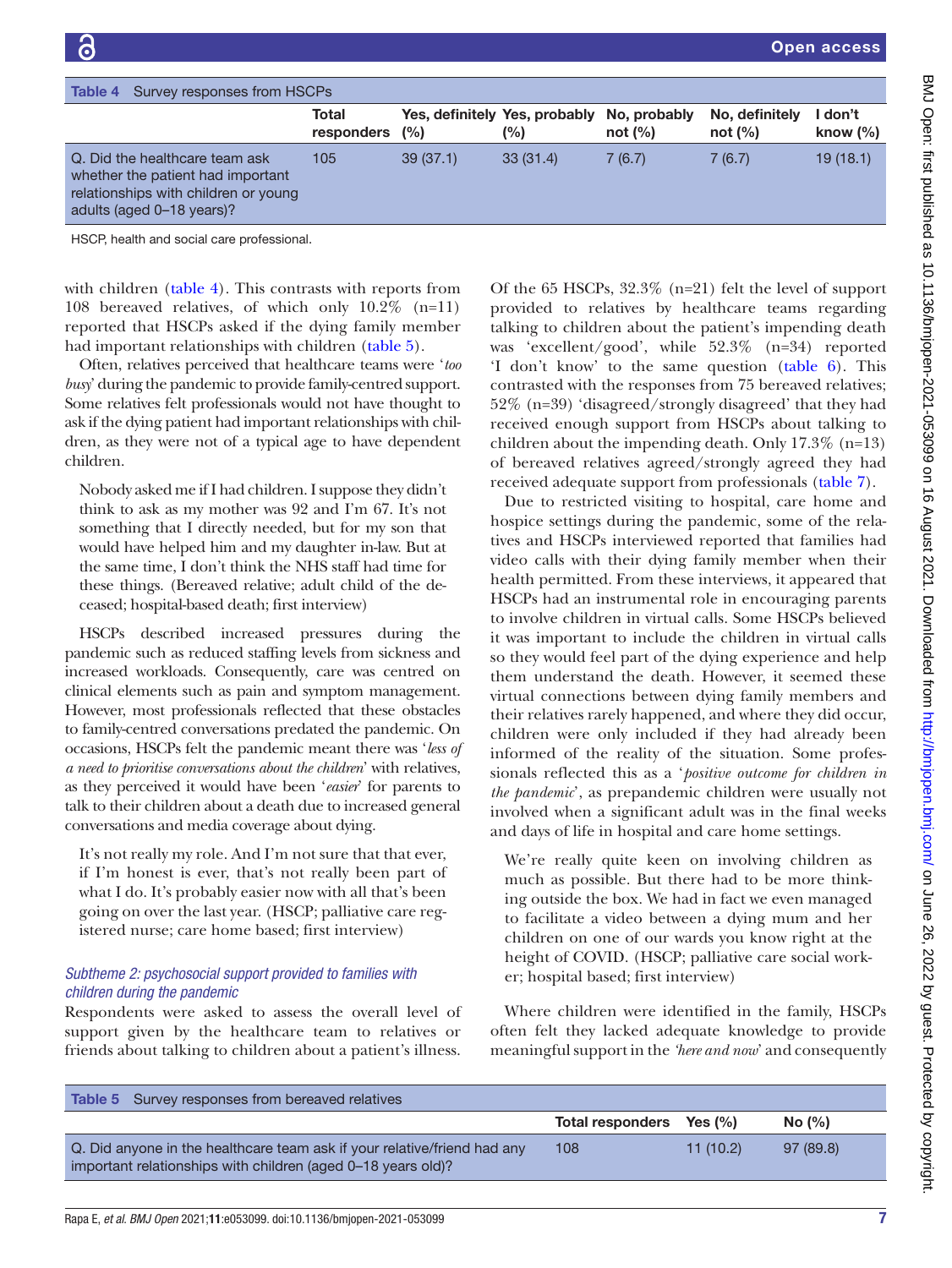<span id="page-7-0"></span>

| Survey responses from HSCPs<br>Table 6                                                                                                                               |                     |               |          |             |              |                        |
|----------------------------------------------------------------------------------------------------------------------------------------------------------------------|---------------------|---------------|----------|-------------|--------------|------------------------|
|                                                                                                                                                                      | Total<br>responders | Excellent (%) | Good (%) | Fair $(\%)$ | Poor $(\% )$ | I don't know<br>$(\%)$ |
| Q. How would you assess the overall level<br>of support given by the healthcare team to<br>relatives/friends about talking to children<br>about a patient's illness? | 65                  | 11(16.9)      | 10(15.4) | 6(9.2)      | 4(6.2)       | 34(52.3)               |

signposted relatives to the websites of charities that provide family support or advice. Many HSCPs believed psychosocial support to families regarding children was provided by other colleagues, such as social care professionals or registered nurses on the wards or in the community.

I didn't know what else I could have done in that moment. I think [charity name] are quite good with this sort of thing when it comes to illness and children. (HSCP; palliative care clinical nurse specialist; hospital based; first interview)

# Theme 3: how families prepare children for the death of a significant adult

On occasions, parents reported that the websites to which they had been signposted by HSCPs were no longer available as the charity had ceased operations during the pandemic. Parents frequently reported that online information did not meet the developmental or cognitive needs of their children. Some parents searched the internet for guidance on how best to share this information with their adolescent children (aged 13+) but felt the information they found online was centred on talking about death with younger children.

I was searching the Internet for the words. But anything I came across was all quite childish. It was for young children really. It wasn't helpful for us to talk to my [teenage child]. (Bereaved relative; niece of the deceased; care home death; first interview)

More often, relatives reflected it would have been helpful if they had '*someone to talk to*' about how best to tell their children of the impending death rather than accessing websites. Some relatives attempted to contact services that provide support to family on preparing children for a death. However, many found it challenging as the staff from these organisations were furloughed during the pandemic. A number of relatives reported their loved

one had already died by the time a family support worker got in contact with them.

I got in touch with [organisation name] and they said the lady working in family support was only working 2 days a week because of the coronavirus, so would get back in touch with me when back in the office on Friday. But mum died on the Thursday, so it was too late. (Bereaved relative; adult child of the deceased; hospital death; second interview)

While some parents did tell their children the significant adult was going to '*die*', others informed their young children using phrases such as '*grandpa is going heaven soon*' or '*granny is going to the stars soon*'. It seemed parents struggled to tell the children when a significant adult had died, preferring to use euphemisms such as '*passedaway*' or '*star in the sky*'. Most relatives reflected it would have been '*easier*' for the parents to tell the children of the death if HSCPs had provided advice and guidance on how to tell children a significant adult was going to die before this happened.

I just wanted somebody to tell me how to start the conversation with them [the children] that granny was going to die. That's what was missing. I didn't want or need a perfect script, but some pointers on how to do it would have gone a long way. (Bereaved relative; adult child of the deceased; hospital death; second interview)

# **DISCUSSION**

There appears to be a striking mismatch between reports from HSCPs and relatives bereaved during the COVID-19 crisis about whether professionals had asked if patients had important relationships with children. The majority of participating HSCPs indicated that the team had

<span id="page-7-1"></span>

| <b>Strongly</b><br>Neither agree nor Disagree<br><b>Strongly</b><br>Total<br>(%)<br>disagree $(\%)$<br>agree $(\% )$<br>Agree $(\% )$<br>responders<br>20(26.7)<br>9(12)<br>23(30.7)<br>19(25.3)<br>4(5.3)<br>Q. I was given enough help and<br>75<br>support by the healthcare team to<br>talk to children about my relative/<br>friend's illness. | Survey responses from bereaved relatives<br>Table 7 |  |  |                  |
|-----------------------------------------------------------------------------------------------------------------------------------------------------------------------------------------------------------------------------------------------------------------------------------------------------------------------------------------------------|-----------------------------------------------------|--|--|------------------|
|                                                                                                                                                                                                                                                                                                                                                     |                                                     |  |  | disagree $(\% )$ |
|                                                                                                                                                                                                                                                                                                                                                     |                                                     |  |  |                  |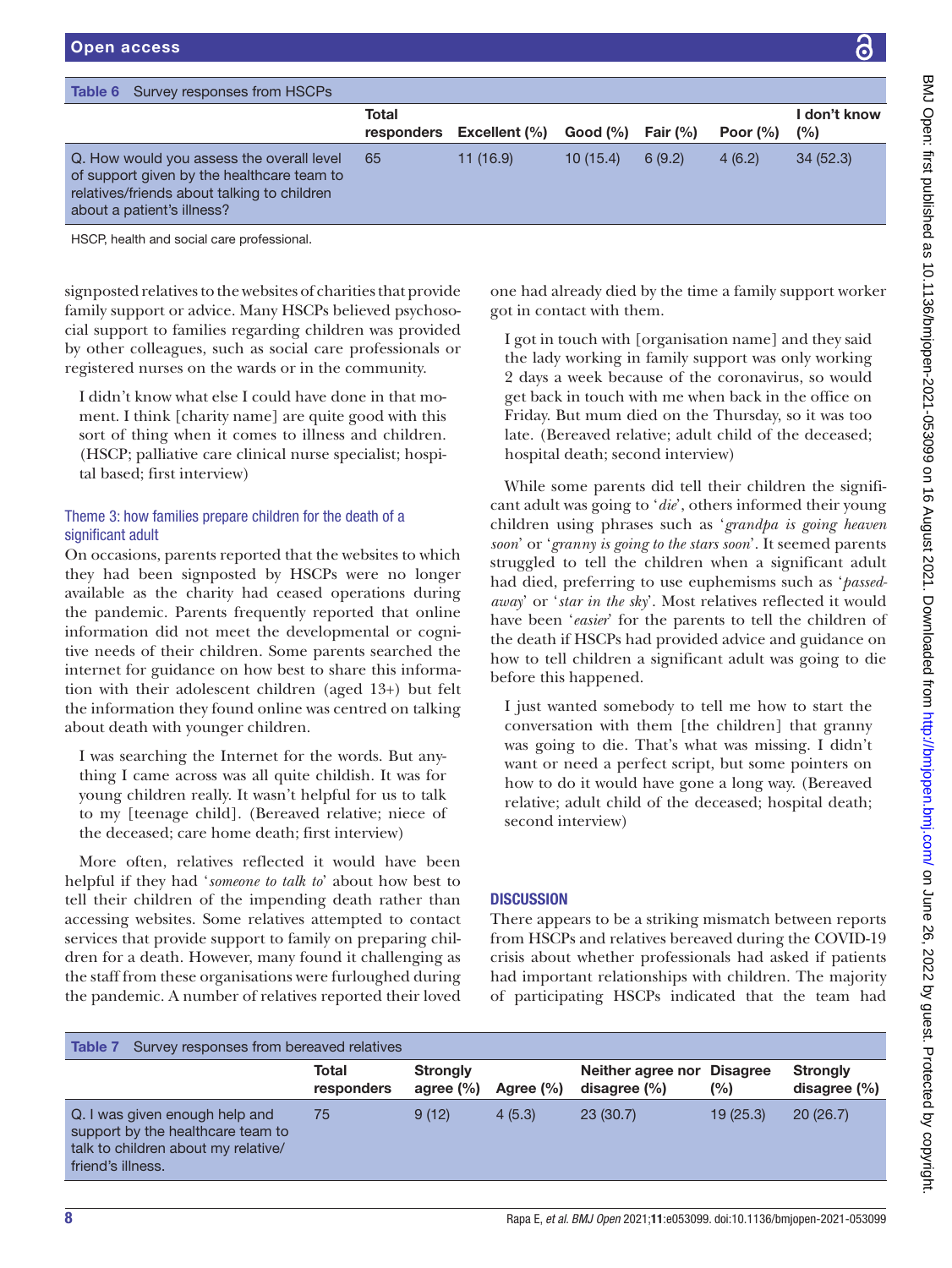'probably' or 'definitely asked', whereas only 10.2% (n=11) of relatives stated this had occurred. This disparity was also reflected in the HSCPs and families' ratings of the perceived level of support about talking to children. Most HSCPs in this study were not aware if families had been offered support, and the majority of relatives stated that they had not been provided with advice or guidance from professionals in telling children about an anticipated death. These inconsistencies between professionals and relatives may reflect HSCPs' belief that the identification of children and family support falls within the remit of another member of the clinical team, but in practice this does not occur.  $9^{10}$ 

Many children were not prepared for the death of a significant adult during the pandemic. Factors impacting this non-disclosure included adults' own lack of understanding about the declining health and impending death of their loved one, and parental belief that not telling the children someone close to them was going to die was protecting them from distress. Similar findings have been reported in the literature.<sup>12817</sup> Psychoeducational resources were less available to families during the pandemic and were sometimes perceived to be inappropriate for the child's age. Consequently, many children were not told the truth about their family member's health in their final weeks and days of life; when the death happened, parents continued to struggle to share this news with their children.

Professionals felt they had insufficient time to engage in meaningful conversations with families about talking to children about illness and death during the COVID-19 crisis. A similar finding has been reported in the prepandemic literature. $8-10$  While acknowledging the multiple demands on HSCPs, particularly during a pandemic, the perceived lack of time for these conversations could be a form of avoidance, by which staff consciously or unconsciously protect themselves from this sensitive and emotionally demanding work.<sup>[18](#page-9-9)</sup>

Some families were unsure how to tell their children someone in their life was going to die using ageappropriate language. It seems there is a lack of resources available to aid HSCPs' ability to equip families with the necessary tools to have important conversations about death and dying with their children.<sup>9</sup> Parents wanted time with HSCPs to discuss the language they might use with their children to prepare and support them for a bereavement, rather than relying on written materials or websites.

Despite the perception held by many HSCPs, conversations about death and dying with children did not seem to be '*easier*' for parents during the COVID-19 pandemic. While general conversations about death have increased during the pandemic, the experience of raising this topic with children may be different when someone in their own family is nearing end of life. $^{19}$  It is important that HSCPs do not make assumptions that families understand the reality of a relative's declining health or realise how important it is to have honest conversations with children about illness and death.

Bereaved families have reflected it would have been helpful if HSCPs had started a conversation with them on how best to tell the children someone close to them was going to die.<sup>[2](#page-9-1)</sup> This would require HSCP to: (1) understand the long-term benefits of effective communication for children's psychological well-being and family functioning; and (2) identify children within a patient's family and social network. HSCPs should ask their patients and/ or the relatives 'do you have important relationships with children?'. This question should be universal and not based on a patient's age. While most of the patients in this study were later in life, the number of relationships an adult has with children is likely to increase with each successive generation. Additionally, the proportion of grandparents who provide formal or informal childcare for working parents means this population is significantly involved in the lives of children. $20$  Crucially, when relationships with children are identified, HSCPs must have the training and resources needed to follow-up with adults about *why* talking to children matters and *how* these conversations can be initiated with children of all ages.

This is the first known study that has included quantitative measures about family-centred conversations in end-of-life care. It is possible that bereaved relatives did not answer the survey questions about the children as this may not have been reflective of their family set-up. This research was embedded in a national survey of end-of-life experiences during the COVID-19 pandemic and some of the bereaved relatives interviewed did not have important relationships with children; however, it was considered ethically appropriate in the Methods section to report the total number of interviews conducted. Findings are limited to an ethnically homogenous White population; future studies should investigate the experiences of preparing children for death from ethnic minority populations. Participants were self-selected to the survey which can lead to an unrepresentative sample of the overall population included.

# **CONCLUSION**

There was a pronounced difference between bereaved relatives' and HSCPs' perceptions about identifying children affected by the anticipated death of an important adult during the COVID-19 pandemic. HSCPs have an important role in supporting families to initiate conversations with children about end of life in a timely and developmentally sensitive manner. This is essential for the long-term psychological well-being of bereaved families and children.

#### Twitter Catriona R Mayland [@CattyRM](https://twitter.com/CattyRM)

Acknowledgements The authors would like to express their sincere thanks and gratitude to the bereaved relatives and professionals who participated in this study. The authors extend their thanks to Rosemary Hughes and Tamsin McGlinchey for conducting the interviews.

Contributors Five authors were involved in the design of this study, survey dissemination and data collection (CRM, SM, LJD, ER, JRH). First interviews were conducted by two female researchers at the University of Liverpool. Second